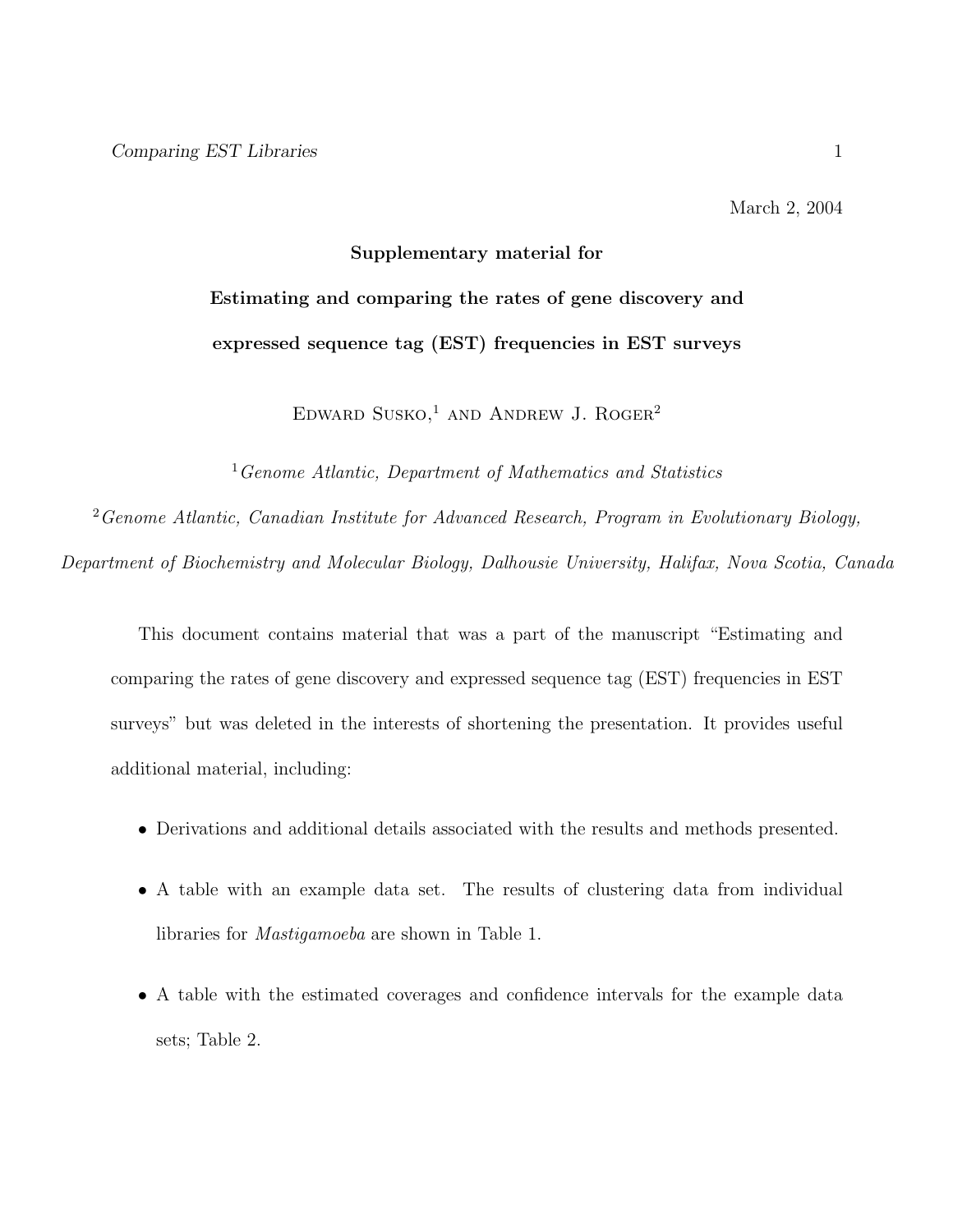- A table giving the negative binomial parameters for the example data sets.
- A figure giving the expected numbers of new genes as a function of the numbers of new reads from the Mastigamoeba libraries; Figure 1.

As with the single library estimate  $\Delta(t)$ ,  $\Delta(t_1, \ldots, t_m)$  becomes highly variable when any  $t_j > 1$ . Since the sample size for the non-normalized *Mastigamoeba* library was larger than for the normalized library, the contours are plotted for a larger range of sample sizes from the non-normalized library. Because the counts  $n_{01}$  and  $n_{10}$  are much larger than most of the other counts the contours here are almost linear.

• A figure giving the histograms of simulated test statistics under both the null and alternative hypothesis for the overall test of the equality of proportional representation. The resulting test statistic,  $t_d$ /se<sub>2</sub>( $t_d$ ), for the test of the equality of proportional representation is guaranteed to be positive but the standard error will be inflated. We conducted simulation studies to check whether this significantly affected the null and alternative distributions and found that it did not. Plots of the simulated  $t_d$ /se<sub>2</sub>( $t_d$ ) for simulations conducted under the null and alternative distributions are given in Figure 2. One can see that a  $N(0, 1)$  curve provides a good approximation to the null distribution while the distribution is shifted to the right under the alternative distribution. In both simulations, 2 libraries were considered and 1000 reads were generated from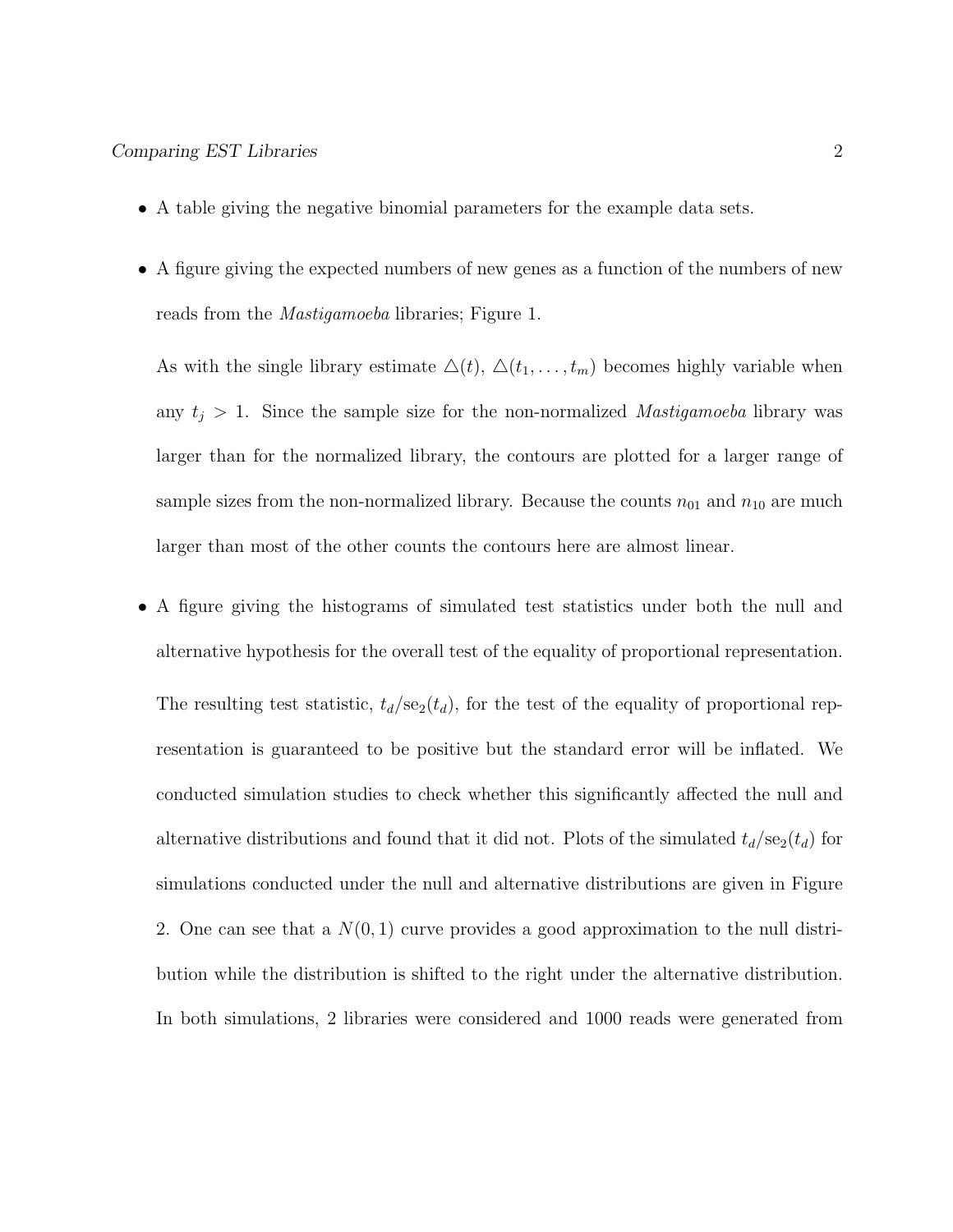each library. The proportions,  $p_i$ , of genes for the libraries were created by generating a set of numbers,  $\lambda_i$ , from the gamma distribution and then normalizing:  $p_i = \lambda_i / \sum_i \lambda_i$ . For the null simulations 5000 genes were in the common library. For the alternative simulation, 5000 genes were in one library with the other library containing 70% of these genes. For the alternative simulation, both libraries had  $p_i$ 's that were separately generated from the gamma distribution as described above.

## DERIVATIONS

#### Expected coverage - multiple libraries

We derive the result for the general case of multiple libraries. In the single library case, n would replace  $n_1$  below and  $n_1$  would replace  $n_{10\cdots 0}$  in what follows. The expectation of  $C_1$ is

$$
E[\sum_{i} p_{i1}\delta_{i}] = E[1 - \sum_{i} p_{i1}I(X_{i1} = 0, ..., X_{im} = 0)]
$$

$$
= 1 - \sum_{i} p_{i1}P(X_{i1} = 0, ..., X_{im} = 0)
$$

$$
= 1 - \sum_{i} p_{i1} \prod_{j=1}^{m} (1 - p_{ij})^{n_j}
$$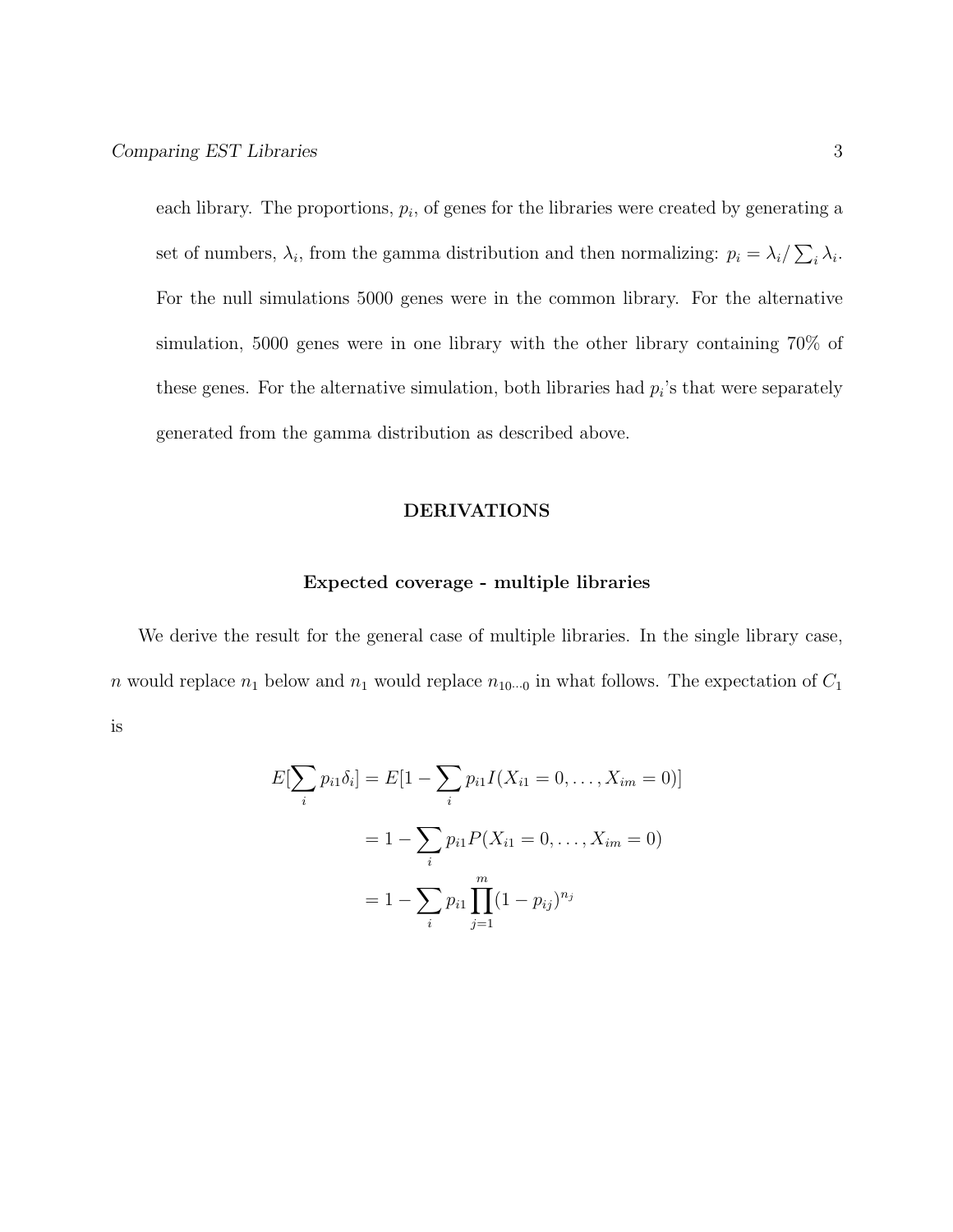If  $n_1$  is large the expectation of  $C_1$  will be approximately the same as the expectation of  $\hat{C}_1$ :

$$
E[1 - n_{10\cdots0}/n_1] = E[1 - n_1^{-1} \sum I(X_{i1} = 1, X_{i2} = 0, \dots, X_{im} = 0)]
$$
  
=  $1 - \sum_i n_1^{-1} P(X_{i1} = 1, X_{i2} = 0, \dots, X_{im} = 0)$   
=  $1 - \sum_i p_{i1} (1 - p_{i1})^{n_1 - 1} \prod_{j=2}^{m} (1 - p_{ij})^{n_j}$ 

#### Expected new genes - multiple libraries

To see that (11) in the main text is approximately the expected number of new genes, note that

$$
-\sum_{x_1+\dots+x_m\geq 1} \eta_{x_1\cdots x_m} \prod_{j=1}^m (-t_j)^{x_j} = -\sum_{i=1}^N \prod_{j=1}^m (-t_j)^{X_{ij}} \delta_i \tag{1}
$$

Since  $\delta_i = 1 - I(X_{i1} = 0, \dots, X_{im} = 0)$ , the expectation of any individual term in the sum is

$$
-\prod_{j=1}^{m} E[(-t_j)^{X_{ij}}] + P(X_{i1} = 0, \dots, X_{im} = 0)
$$

which gives

$$
-\sum_{x_1+\dots+x_m\geq 1}\eta_{x_1\cdots x_m}\prod_{j=1}^m(-t_j)^{x_j}=\sum_{i=1}^N\{\prod_{j=1}^m(1-p_{ij})^{n_j}-\prod_{j=1}^m[1-p_{ij}(1+t_j)]^{n_j}\}\qquad(2)
$$

The number of new genes can be expressed in terms of indicator functions as  $\sum_{i=1}^{N} \delta_i'$  where  $\delta_i'$  is 1 if gene i did not appear in any of the libraries in the initial reads, but does appear in at least one of the libraries in the new reads. Since new and old reads are independent, the expectation of  $\delta_i'$  or, equivalently, the probability  $\delta_i' = 1$  is equal to  $\prod_j (1 - p_{ij})^{n_j}$  times the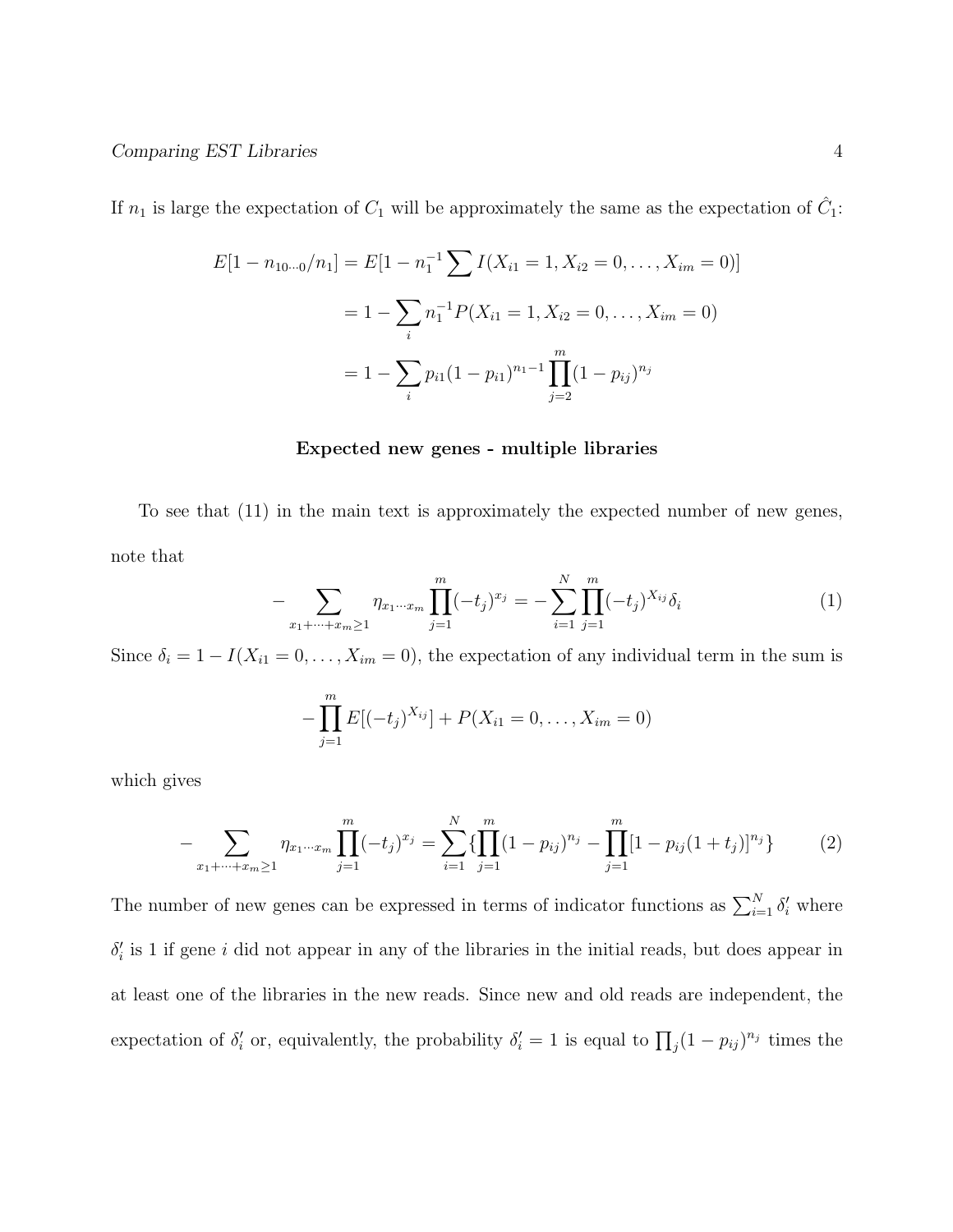probability that the gene does appear in the new reads for at least one of the libraries. This is calculated as  $1 - \prod_j (1 - p_{ij})^{t_j n_j}$  and so the expected number of new genes is

$$
\sum_{i=1}^{N} \{ \prod_{j=1}^{m} (1 - p_{ij})^{n_j} - \prod_{j=1}^{m} (1 - p_{ij})^{n_j (1 + t_j)} \}
$$
(3)

Using that  $(1 + x/n)^n \approx \exp(x)$  for *n* large, we get that

$$
(1 - p_{ij})^{n_j(1+t_j)} \approx \exp[-n_j(1+t_j)p_{ij}]
$$

$$
\approx [1 - p_{ij}(1+t_j)]^{n_j}
$$

which implies that the individual terms in both  $(2)$  and  $(3)$  are approximately the same. Even with  $n_j$  as small as 100, the approximation is quite good for  $p_{ij}(1 + t_j) < 1$ , which for  $t_j \leq 1$  means that there should not be a single gene that appears more than 50% of the time in any library.

## Standard Error for expected new genes - single library

To obtain standard error formulae, we consider characteristic function argmuents similar to those of Bartlett (1938), Holst (1979) and Esty (1983). The goal is to obtain a limiting distribution for a statistic of the form  $\sum_{k=1}^{N} f_k(X_k)$ . We are interested in

$$
\hat{\triangle}(t) - \triangle(t) = N^{1/2} \sum_{k=1}^{N} f_k(X_k)
$$

where

$$
f_k(X_k) = N^{-1/2} \sum_x (-1)^{x+1} t^x [I(X_k = x) - p_k(x)] \tag{4}
$$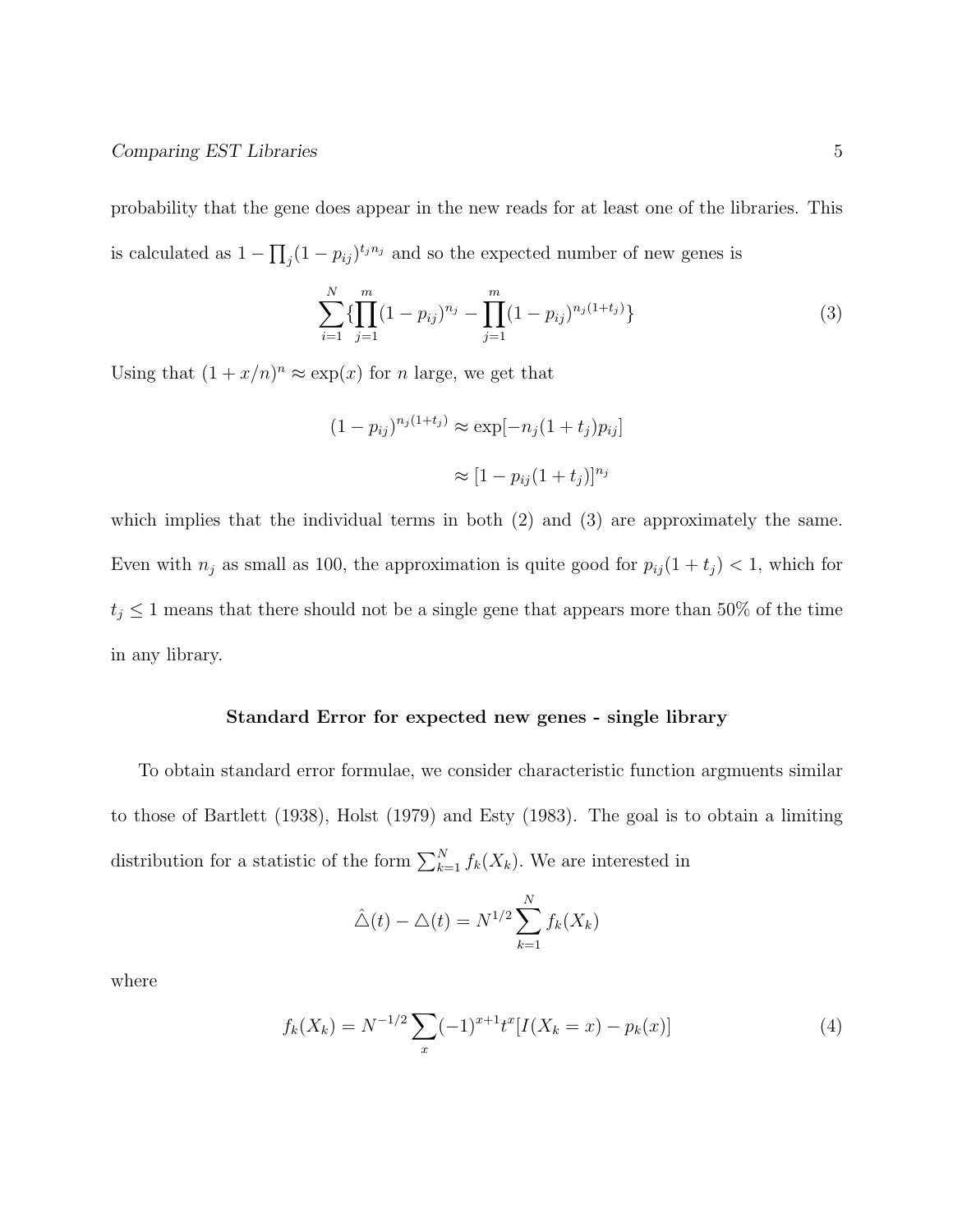Since the statistic of interest is a sum of random variables it might be expected that a central limit type result applies. The difficulty is that the  $X_k$  come from a multinomial distribution implying that they are dependent. This difficulty is overcome by using the relationship between the Poisson and multinomial distributions.

Theorem 1. Let  $Y_k$  be independent Poisson random variables with mean  $np_k$ ,  $k = 1, ..., N$ . Suppose that conditions sufficient for the large sample normality,

$$
[\sum f_k(Y_k), n^{-1/2} \sum (Y_k - np_k)]^T \rightarrow_d N(0, \Sigma)
$$

as  $N \to \infty$ , hold. Then, for large  $n, \sum f_k(X_k) \sim N(0, \Sigma_{11} - \Sigma_{12}^2)$ .

Since the  $Y_k$  are independent, it can be expected that a central limit theorem will hold. Because the  $Y_k$  are not identically distributed, conditions under which this will be the case are difficult to specify exactly but at the least require that that most of the  $p_i$  be small. In other words, the approximations here will be useful when a large number of genes are present in the library.

*Proof.* Let  $\phi(s)$  denote the characteristic function of the statistic of interest  $\sum f_k(X_k)$ . As indicated in Bartlett (1938) (see also Holst 1979 and Esty 1983),  $\phi(s)$  is related to the characteristic function  $\phi(s,t)$  for  $\sum f_k(Y_k)$  and  $n^{-1/2} \sum (Y_k - np_k)$  through

$$
\phi(s) = [2\pi n^{1/2} P(\sum Y_k = n)]^{-1} \int_{-\pi n^{1/2}}^{\pi n^{1/2}} \phi(s, t) dt
$$
\n(5)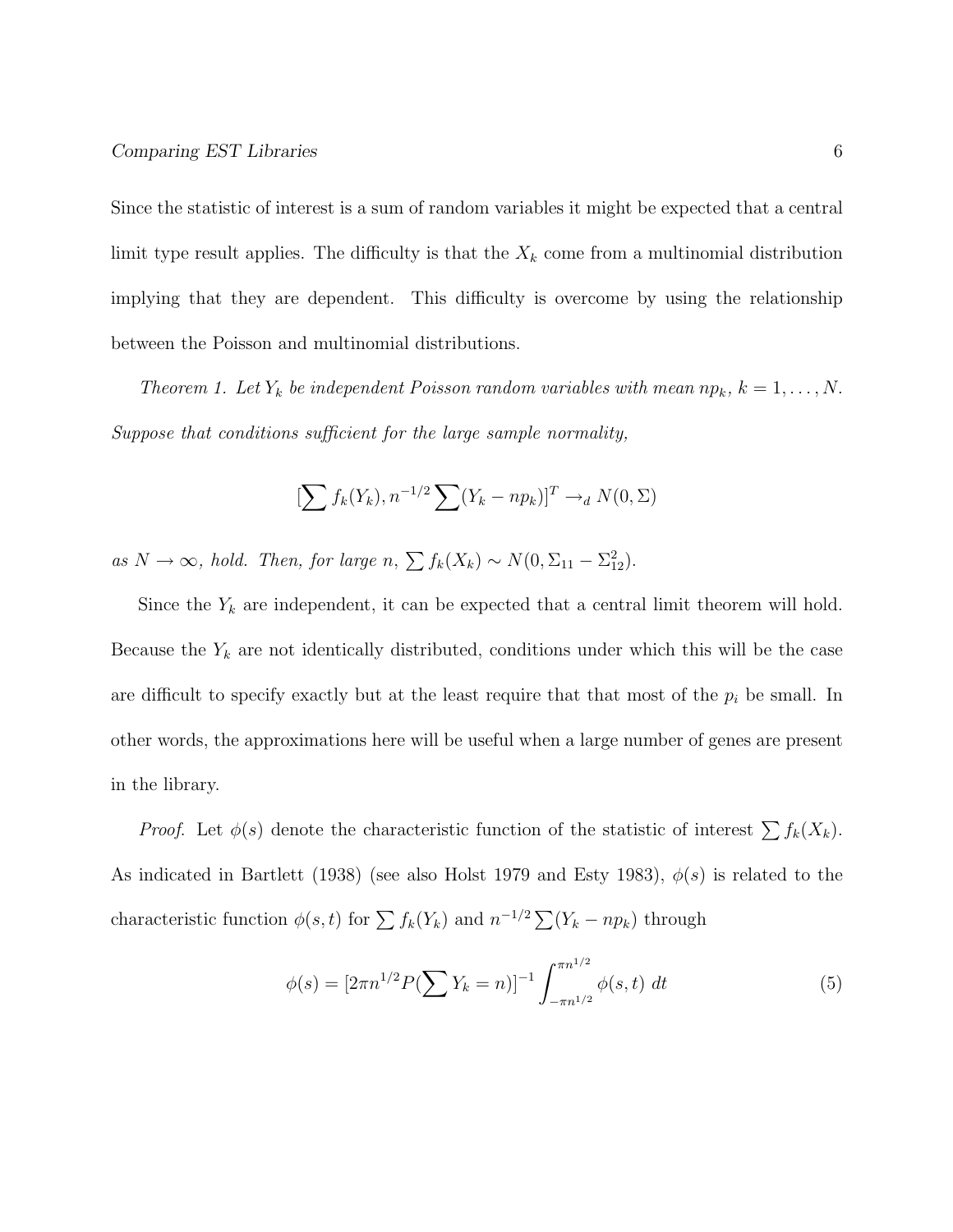Stirlings formula gives that  $n^{1/2} P(\sum Y_k = n) \approx (2\pi)^{-1/2}$  so that

$$
\phi(s) \approx [2\pi]^{-1/2} \int_{-\infty}^{\infty} \phi(s, t) dt
$$
\n(6)

Since conditions for the central limit theorem are met,  $\phi(t, s)$  converges to the characteristic function of a normal variate with mean 0 and covariance matrix  $\Sigma$ . The variance for  $n^{-1/2} \sum (Y_k - np_k)$  is calculated as  $\Sigma_{22} = 1$ , and so we have that

$$
\phi(s,t) \approx \exp(-[\Sigma_{11} s^2 + 2\Sigma_{12} st + t^2]/2
$$
  
=  $\exp(-[s^2(\Sigma_{11} - \Sigma_{12}^2) + (t + 2s\Sigma_{12})^2]/2)$ 

Substituting this into (6), which can be justified using arguments similar to those of theorem 2 of Holst (1979), we get

$$
\phi(s) \approx \exp(-[s^2(\Sigma_{11}-\Sigma_{12}^2)]/2) \times [2\pi]^{-1/2} \int_{-\infty}^{\infty} \exp(-[(t+2s\Sigma_{12})^2/2) dt = \exp(-[s^2(\Sigma_{11}-\Sigma_{12}^2)]/2)
$$

which is the characteristic function for a  $N(0, \Sigma_{11} - \Sigma_{12}^2)$  variate.  $\square$ 

Calculation of standard errors now amounts to calculation of the variances and covariances of  $n^{-1/2} \sum (Y_k - np_k)$  and  $\sum f_k(Y_k)$  where the  $Y_k$  are independent Poisson random variables, rather than calculation under the original multinomial model for the  $X_k$ .

With  $f_k(X_k)$  as in (4), calculation under the Poisson model gives

$$
\Sigma_{11} = N^{-1} \sum_{x \ge 1} t^{2x} \eta_k - N^{-1} \sum_k [\sum_x (-1)^{x+1} t^x p_k(x)]^2
$$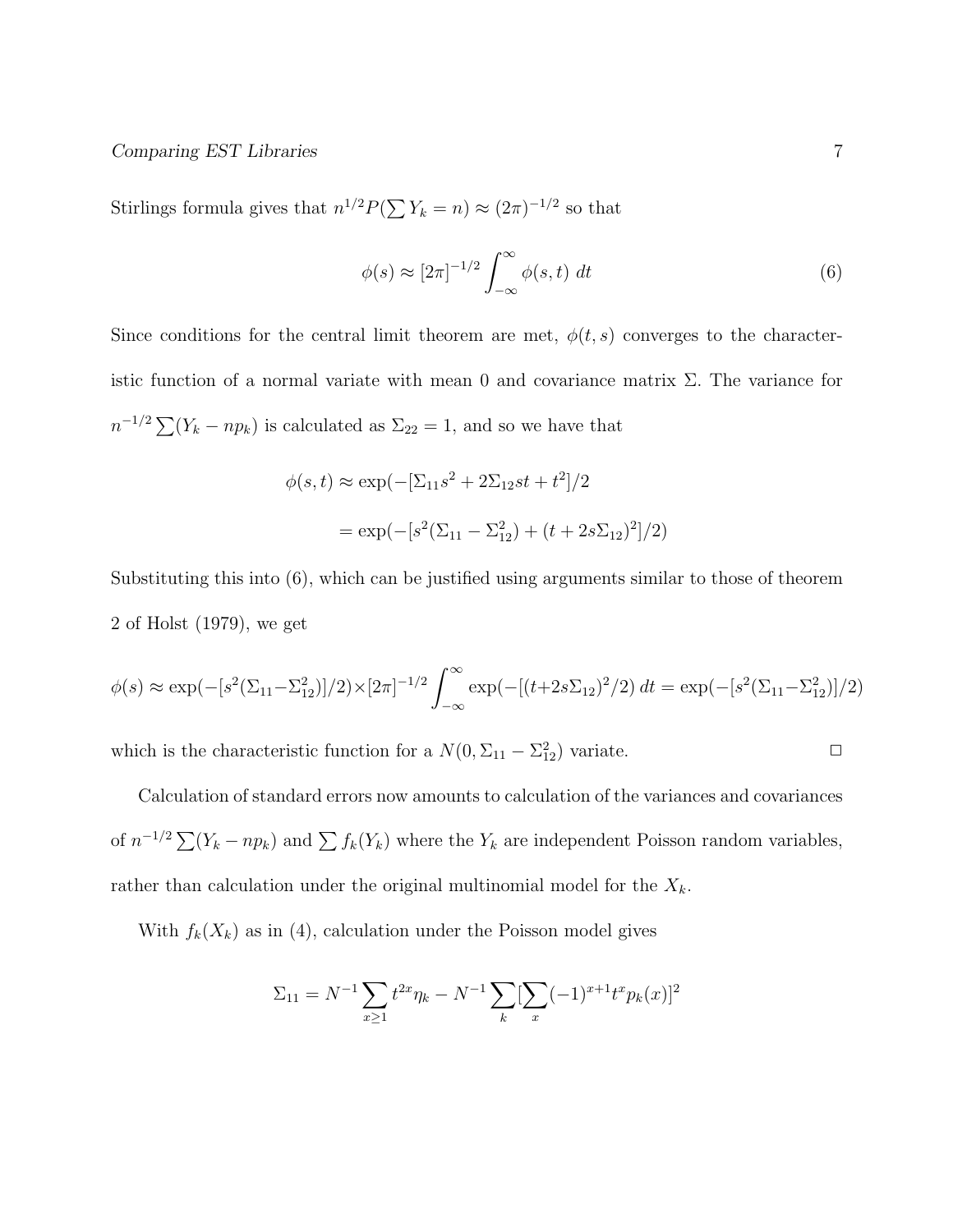and

$$
\Sigma_{12} = n^{-1/2} N^{-1/2} \sum_{x \ge 1} (-1)^{x+1} t^x (x \eta_x - (x+1) \eta_{x+1})
$$

To obtain an expression that allows estimation of the second term in  $\Sigma_{11}$  we calculate

$$
\sum_{k} \left[ \sum_{x} (-1)^{x+1} t^x p_k(x) \right]^2 = \sum_{k} \left[ \exp(-2np_k) - 2 \exp(-np_k t) + \exp(-2np_k t) \right]
$$

and use the fact that  $E[a^{Y_k}] = \exp[-np_k(1+a)]$  to justify that

$$
E\{(-1)^{Y_k}[1 - 2(1+t)^{Y_k} + (1+2t)^{Y_k}]I(Y_k > 0)\} = \exp(-2np_k) - 2\exp(-np_kt) + \exp(-2np_kt)
$$

Thus

$$
\Sigma_{11} = N^{-1} \sum_{x \ge 1} t^{2x} \eta_x - N^{-1} \sum_k E[(-1)^{Y_k} [1 - 2(1 + t)^{Y_k} + (1 + 2t)^{Y_k}] I(Y_k > 0) \}
$$
  
= 
$$
N^{-1} \sum_{x \ge 1} t^{2x} \eta_x - N^{-1} \sum_{x \ge 1} \eta_x (-1)^x [1 - 2(1 + t)^x + (1 + 2t)^x]
$$

Since the variance of  $\hat{\triangle}(t)$  is N times the variance of  $\sum f_k(X_k)$  we obtain (5) of the main text.

## Standard Error for coverage - multiple libraries

For coverage we are interested in the distribution of

$$
C_1 - \hat{C}_1 = N^{1/2} \sum_{k=1}^{N} f_k(X_{k1}, \dots, X_{km})
$$

where

$$
f_k(X_{k1},\ldots,X_{km}) = N^{-1/2}[n_1^{-1}I(X_{k1}=1,X_{k2}=0,\ldots,X_{km}=0)-p_{k1}I(X_{k1}=0,\ldots,X_{km}=0)]
$$
\n(7)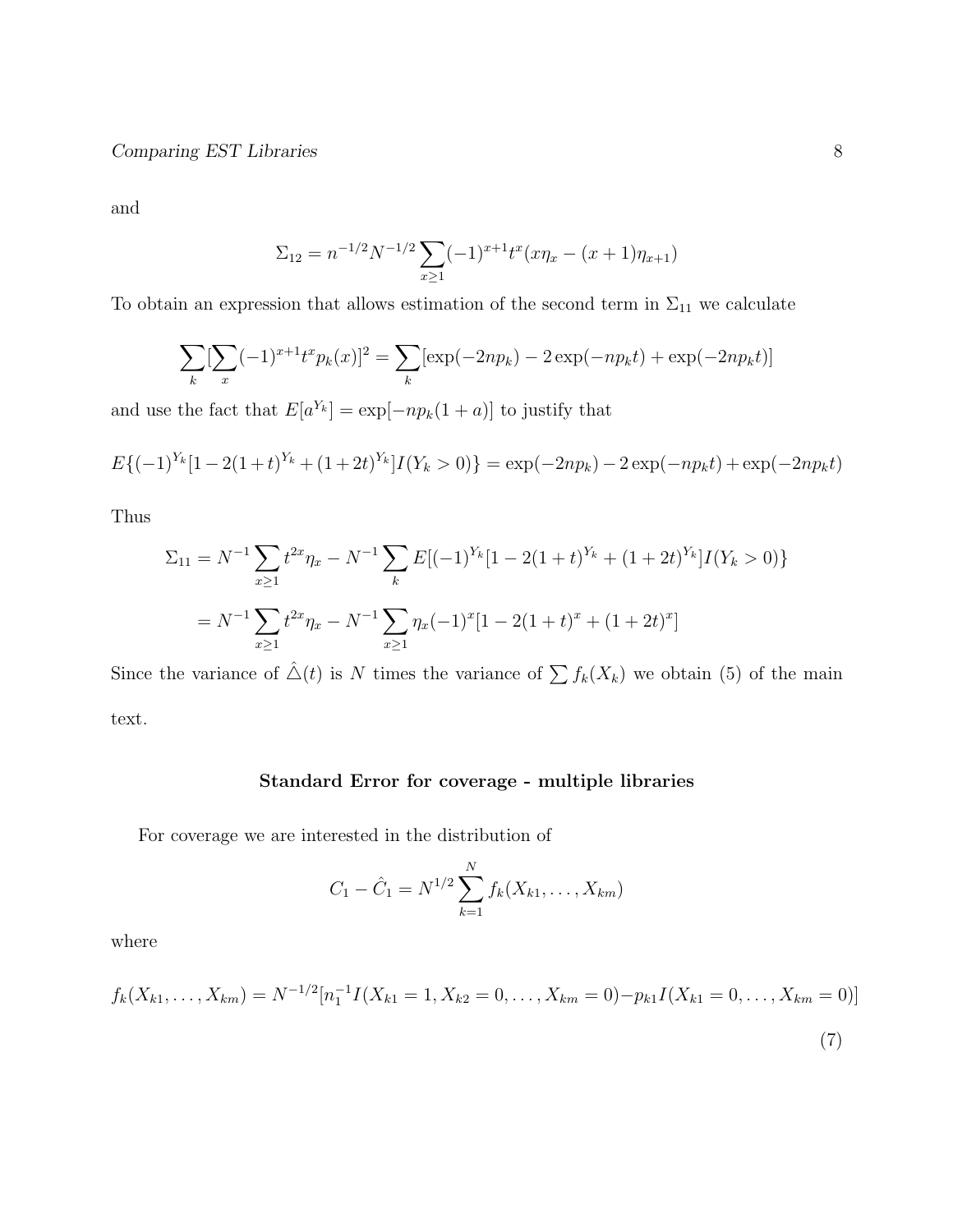Similarly as in the single library case we obtain

Theorem 2. Let  $Y_{k1}, \ldots, Y_{km}$  be independent Poisson random variables with means  $n_j p_{kj}$ ,  $k = 1, \ldots, N$ . Suppose that conditions sufficient for the large sample normality,

$$
\left[\sum f_k(Y_{k1},\ldots,Y_{km}),n_1^{-1/2}\sum (Y_{k1}-n_1p_{k1}),\ldots,n_m^{-1/2}\sum (Y_{km}-n_mp_{km})\right]^T\to_d N(0,\Sigma)
$$

as  $N \to \infty$ , hold. Then, for large  $n_1, \ldots, n_m$ ,  $\sum f_k(X_{k1}, \ldots, Y_{km}) \sim N(0, \Sigma_{11} - ||\Sigma_{12}||^2)$ .

Here  $\Sigma_{12}$  is the vector of covariances between  $\sum f_k(Y_{k1}, \ldots, Y_{km})$  and the other components.

*Proof.* A relationship between the characteristic function  $\phi(r)$  of  $\sum f_k(X_{k1}, \ldots, X_{km})$  and the characteristic function  $\phi(r, s_1, \ldots, s_m)$  for  $\sum f_k(Y_{k1}, \ldots, Y_{km})$  and the other components can be derived:

$$
\phi(r) = (2\pi)^{-m} \left[ \prod_{j=1}^{m} n_j^{1/2} P(\sum Y_{kj} = n_j) \right]^{-1} \int_{-\pi n_m^{1/2}}^{\pi n_m^{1/2}} \cdots \int_{-\pi n_1^{1/2}}^{\pi n_1^{1/2}} \phi(r, s_1, \dots, s_m) \ ds_1 \dots ds_m \quad (8)
$$

as a generalization of the case  $m = 1$  given in Bartlett (1938), Holst (1979) and Esty (1983). As in the single library case,  $n_j^{1/2} P(\sum Y_{kj} = n_j) \approx (2\pi)^{-1/2}$ , so

$$
\phi(r) \approx (2\pi)^{-m/2} \int_{-\infty}^{\infty} \cdots \int_{-\infty}^{\infty} \phi(r, s_1, \dots, s_m) ds_1 \dots ds_m
$$
 (9)

Using the central limit theorem assumption,  $\phi(r, s_1, \ldots, s_m)$  converges to the characteristic function of a normal variate with mean 0 and covariance matrix  $\Sigma$ . The covariance matrix for  $[n_1^{-1/2}]$  $n_1^{-1/2}\sum_{k_1} (Y_{k_1} - n_1 p_{k_1}), \ldots, n_m^{-1/2}\sum_{k_m} (Y_{km} - n_m p_{km})$  is calculated as the identity matrix and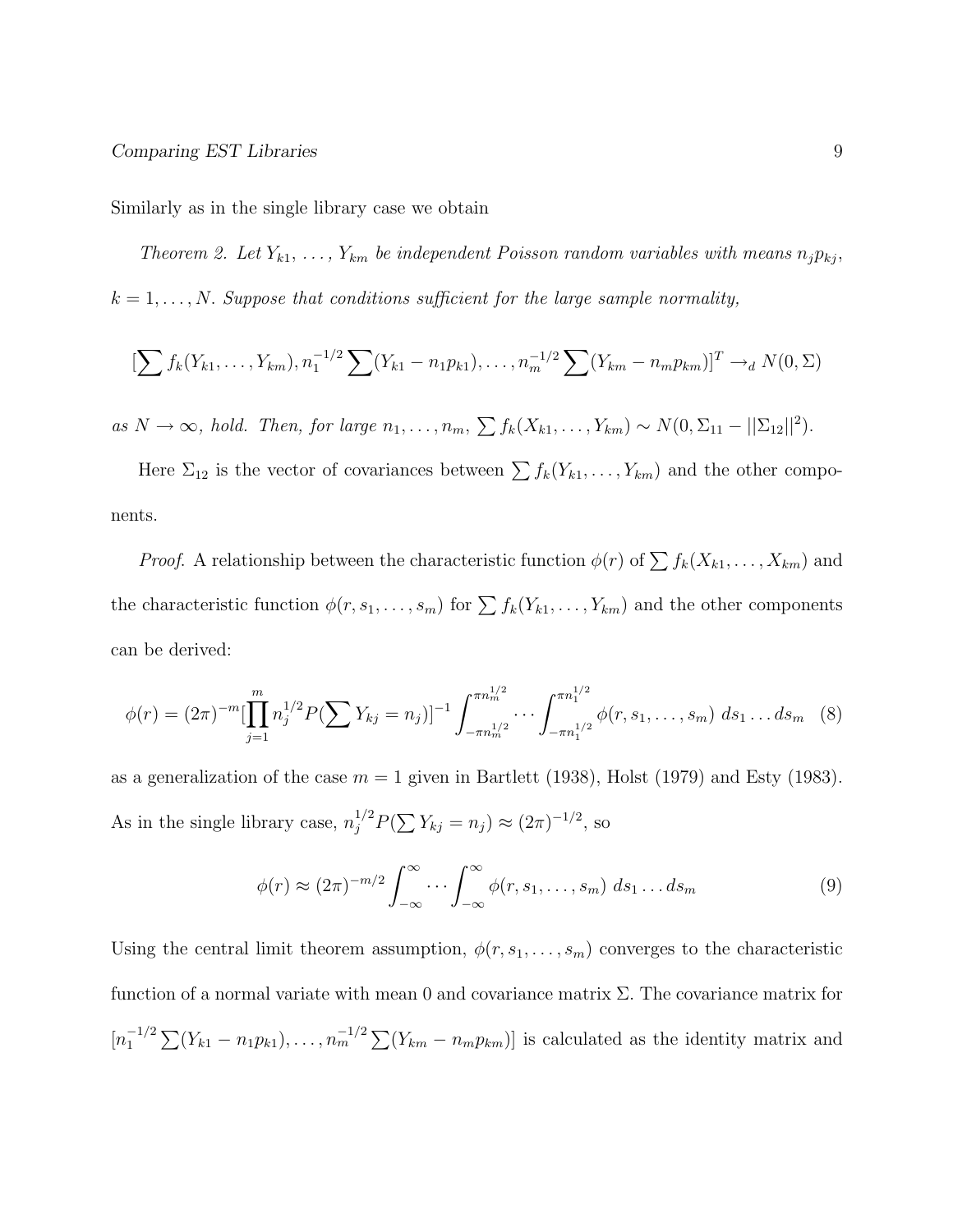so, letting  $s = [s_1, \ldots, s_m]^T$ , we have that

$$
\phi(t, s_1, \dots, s_m) \approx \exp[-(\Sigma_{11}r^2 + 2r\Sigma_{12}^T s + s^T s)/2]
$$
  
= 
$$
\exp[-r^2(\Sigma_{11} - ||\Sigma_{12}||^2)/2] \exp[-(s + r\Sigma_{12})^T (s + r\Sigma_{12})]
$$

Similarly as in the single library case, substituting this expression into (9) gives that

$$
\phi(r) \approx \exp[-r^2(\Sigma_{11} - ||\Sigma_{12}||^2)/2]
$$

With  $f_k(X_{k1}, \ldots, X_{km})$  as in (7) calculation under the Poisson model gives

$$
\Sigma_{11} = N^{-1} n_1^{-2} (\eta_{10\cdots 0} + 2 \eta_{20\cdots 0})
$$

and

$$
\Sigma_{12} = N^{-1/2} [n_1^{-3/2} \eta_{10\cdots 0}, 0, \ldots, 0]^T
$$

Since the variance of  $\hat{C}_1 - C_1$  is N times the variance of  $\sum_k f_k(X_{k1}, \ldots, X_{km})$  we obtain (10) of the main text.

# TABLES AND FIGURES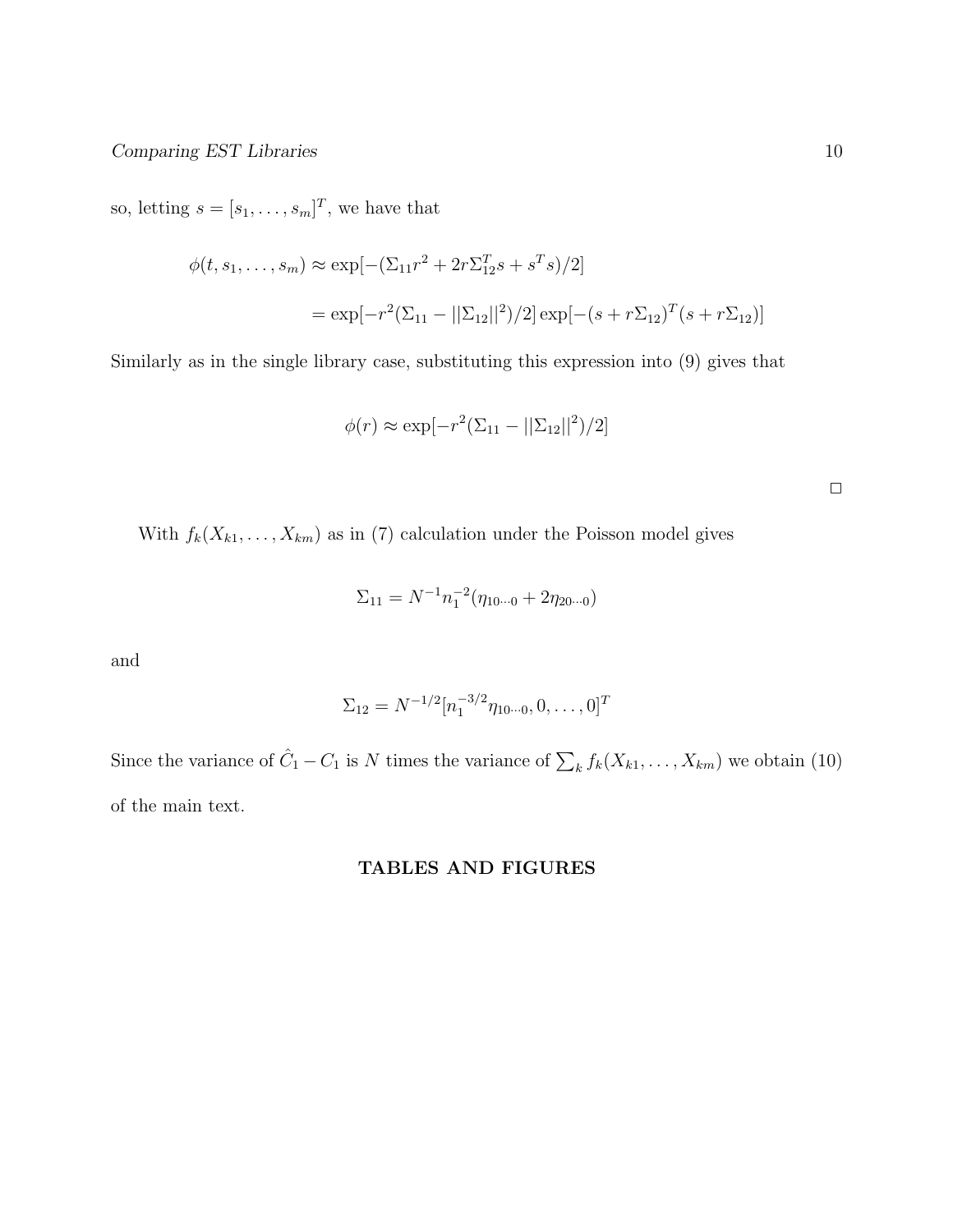Table 1: The numbers of clusters  $(N_k)$  of sequences that were read k times from the nonnormalized and normalized Mastigamoeba libraries.

|                  | Non-normalized   | Normalized       |
|------------------|------------------|------------------|
| $\boldsymbol{k}$ | $\mathcal{N}_k$  | $\mathcal{N}_k$  |
| $\mathbf 1$      | 378              | <b>200</b>       |
| $\overline{2}$   | 33               | 21               |
| 3                | 21               | 14               |
| $\overline{4}$   | 9                | $\overline{4}$   |
| $\overline{5}$   | $\,$ 6 $\,$      | 3                |
| $\boldsymbol{6}$ | $\mathbf{1}$     | 3                |
| $\overline{7}$   | 3                | $\mathbf{1}$     |
| 8                | $\mathbf{1}$     | $\boldsymbol{0}$ |
| 9                | $\mathbf{1}$     | $\mathbf{1}$     |
| 10               | $\mathbf 1$      | $\overline{0}$   |
| 13               | $\mathbf{1}$     | $\boldsymbol{0}$ |
| 14               | $\boldsymbol{0}$ | $\mathbf{1}$     |
| 15               | $\overline{5}$   | $\boldsymbol{0}$ |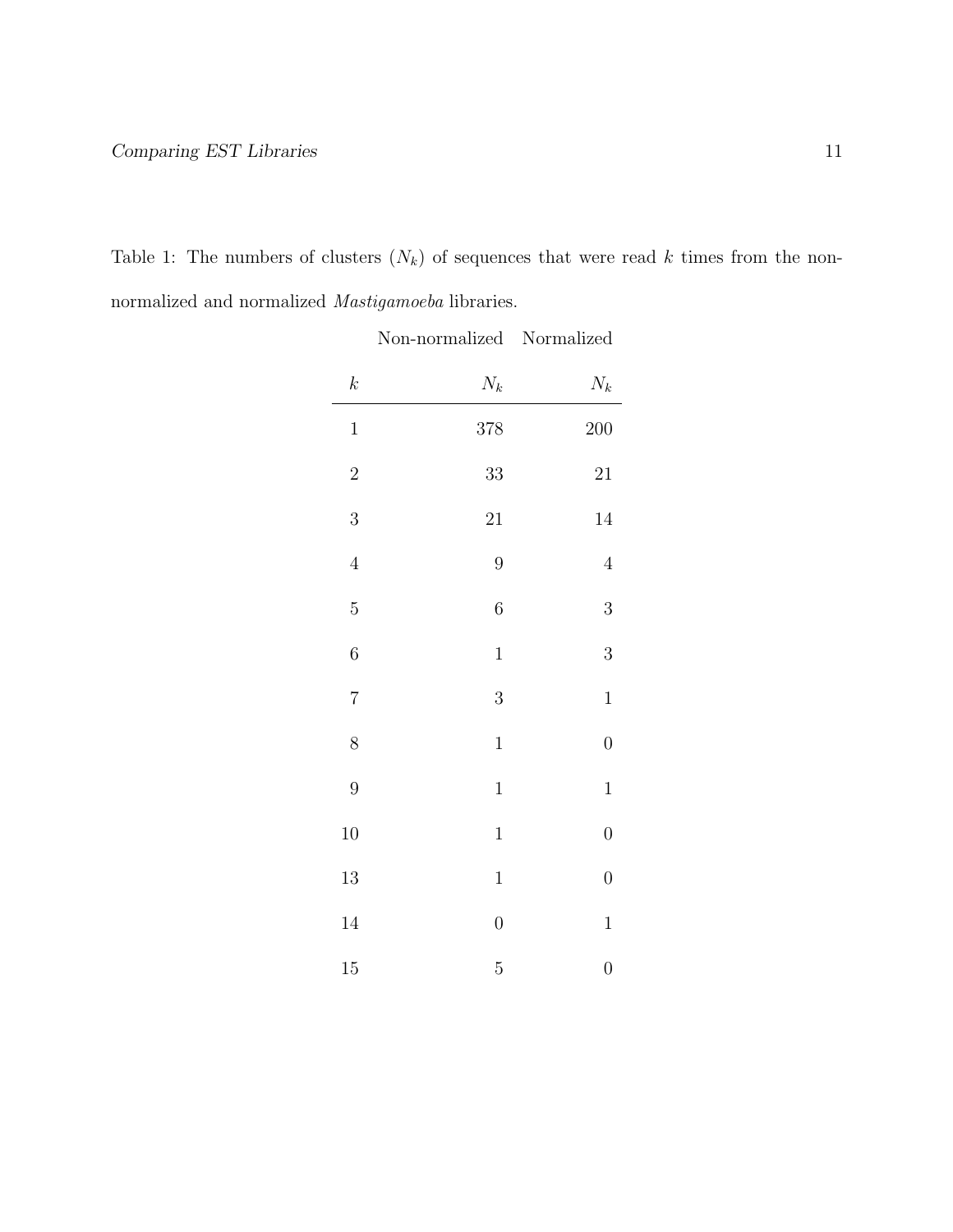Table 2: The single library and two library coverages for several overlapping libraries.

|                          |                |           | Two Library Data |              | Single Library Data |              |
|--------------------------|----------------|-----------|------------------|--------------|---------------------|--------------|
|                          | Library        | $#$ Reads | Coverage         | 95% CI       | Coverage            | 95% CI       |
| Naegleria                | Aerobic        | 959       | 0.70             | (0.67, 0.74) | 0.64                | (0.60, 0.68) |
| Naegleria                | Anaerobic      | 969       | 0.57             | (0.53, 0.60) | 0.49                | (0.45, 0.53) |
| $\mathit{Mast}$ iqamoeba | Non-normalized | 715       | 0.48             | (0.43, 0.52) | 0.47                | (0.43, 0.51) |
| $\mathit{Mast}$ iqamoeba | Normalized     | 363       | 0.50             | (0.45, 0.56) | 0.45                | (0.39, 0.51) |

Table 3: The estimated negative binomial parameters for the example data sets and the p-values for a chi-square goodness of fit test.

| Library                        |                                           | $\alpha$ | $\gamma$ | p-value |
|--------------------------------|-------------------------------------------|----------|----------|---------|
| Naegleria                      | Aerobic                                   | $-0.699$ | 1.000    | 0.822   |
| Naegleria                      | Anaerobic                                 | $-0.638$ | 0.834    | 0.615   |
|                                | <i>Mastigamoeba</i> Non-normalized -0.778 |          | 0.944    | 0.760   |
| <i>Mastigamoeba</i> Normalized |                                           | $-0.715$ | 0.889    | 0.813   |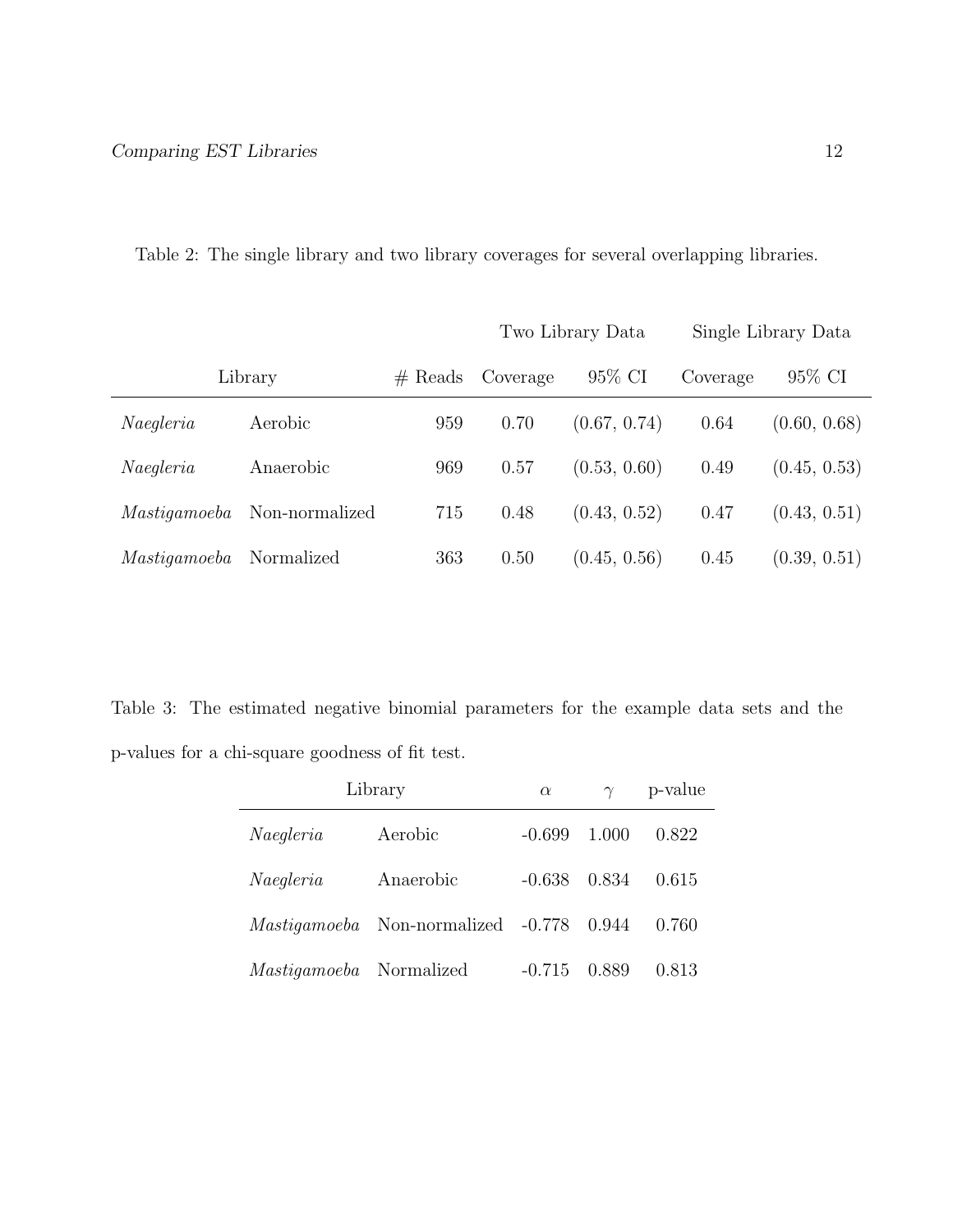Figure 1: Estimates of the expected numbers of new genes for the Mastigamoeba library data set for samples from both normalized and non-normalized libraries. Each contour line has indicated on it the estimate of the expected number of new genes for any pair of sample sizes from the libraries that falls on that line.

Figure 2: Histograms of the normalized test statistics for the test of the equality of proportional representation, simulated under both the null and alternative hypotheses.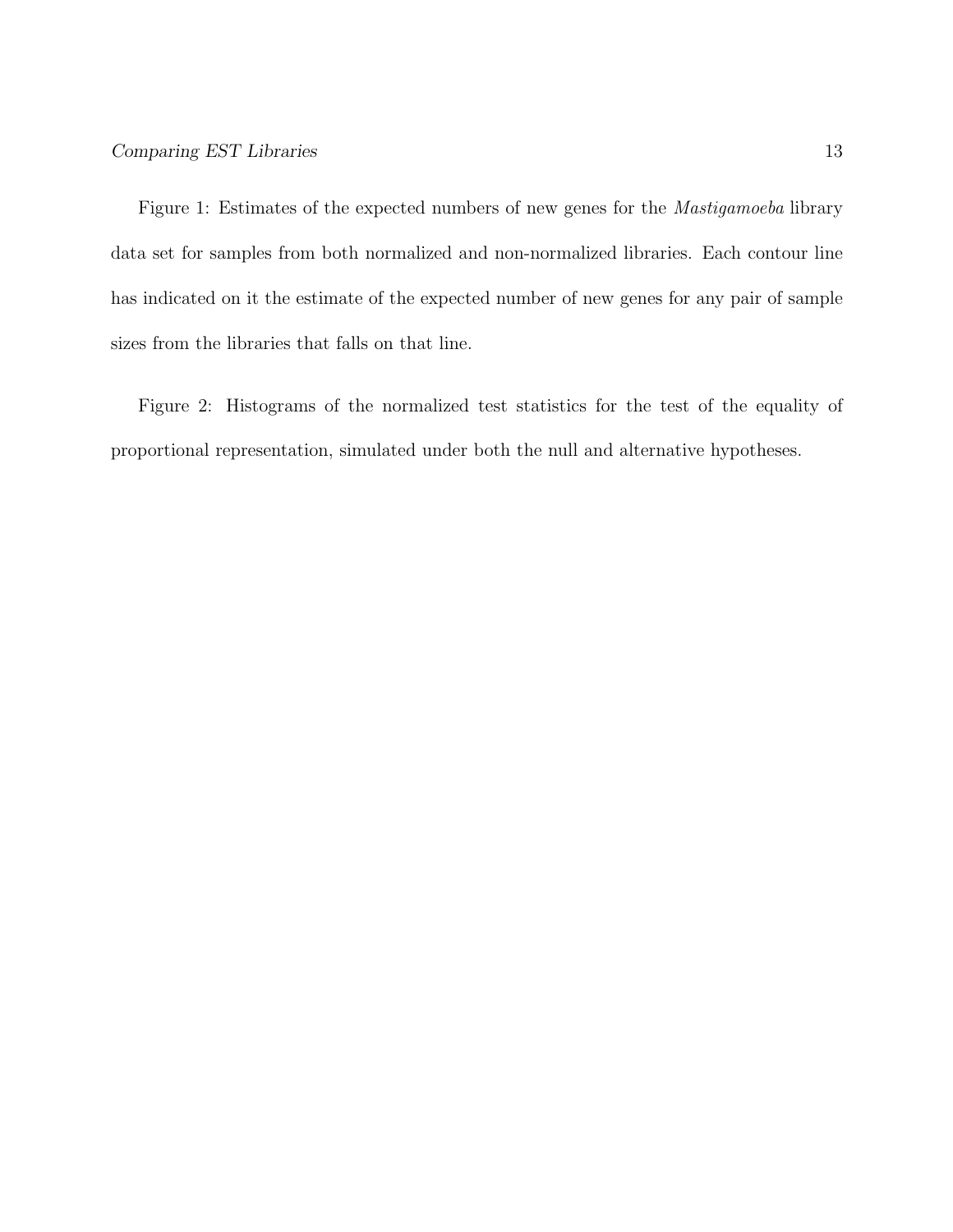

Normalized Library Sample Size